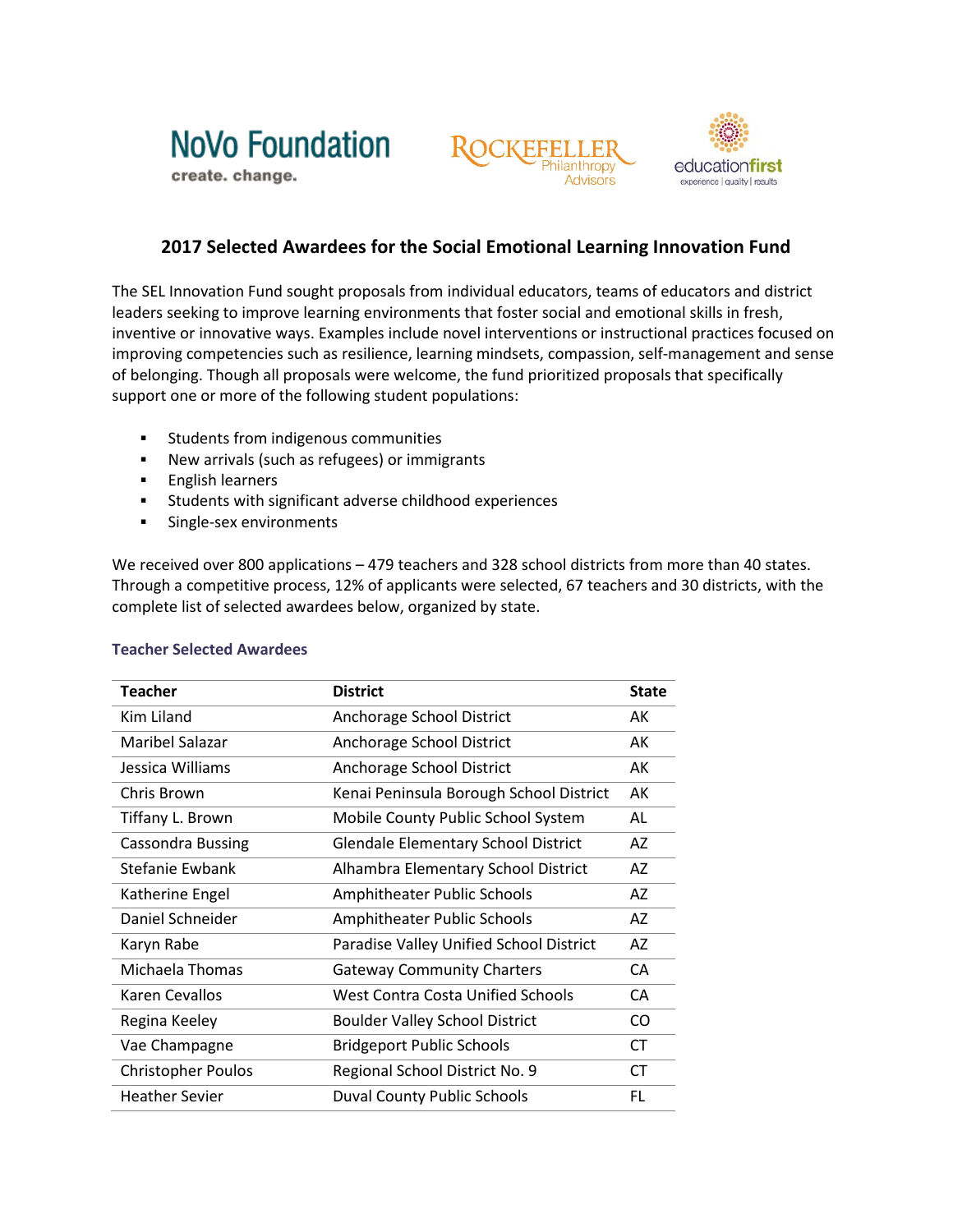| <b>Teacher</b>                                          | <b>District</b>                            | <b>State</b>    |
|---------------------------------------------------------|--------------------------------------------|-----------------|
| <b>Colleen LaHatte</b>                                  | St. Johns County School District           | FL              |
| Nancy Klausner                                          | <b>Atlanta Public Schools</b>              | GА              |
| <b>Bridget McNeill</b>                                  | <b>Barrow County School System</b>         | GA              |
| Claudia Fitzwater                                       | <b>Drew Charter School</b>                 | GA              |
| Ivee Cruz                                               | Hawaii DOE (Roosevelt Complex Area)        | HI              |
| Mary Haddad                                             | <b>Chicago Public Schools</b>              |                 |
| Shawana Ridley                                          | Chicago Public Schools                     | IL<br>IL        |
| Molly Spooner                                           | Chicago Public Schools                     | IL              |
|                                                         |                                            |                 |
| Peter Stover                                            | Chicago Public Schools                     | IL              |
| Raymond Baker                                           | Hinsdale District 86                       | IL              |
| Neema Avashia                                           | <b>Boston Public Schools</b>               | MA              |
| Jillian Meade                                           | <b>Boston Public Schools</b>               | MA              |
| <b>Tess Milliken</b>                                    | <b>Boston Public Schools</b>               | MA              |
| <b>Heron Russell</b>                                    | <b>Boston Public Schools</b>               | MA              |
| Samantha Curtis                                         | Lawrence Public Schools                    | MA              |
| Karrie Marciniak                                        | <b>Bay City Public Schools</b>             |                 |
| Kate Burwinkel                                          | <b>Traverse City Area Public Schools</b>   | MI              |
| Ashley Karlsson                                         | Minneapolis Public Schools                 | MN              |
| Angie Harper                                            | <b>Saint Paul Public Schools</b>           |                 |
| Gregory Bowman                                          | <b>Guilford County Schools</b>             | <b>NC</b>       |
| Jaime MacEwen                                           | <b>Cumberland Regional School District</b> | <b>NJ</b>       |
| Pamela Vance                                            | Hunterdon Central Regional High School     | <b>NJ</b>       |
| Courtney Weiss-Chromeck                                 | Sussex Wantage Regional School District    | NJ              |
| Lisa Vasquez                                            | <b>Ruidoso Municipal Schools</b>           | <b>NM</b>       |
| <b>Byrne Larsen</b>                                     | Santa Fe Public Schools                    | NM              |
| Ty Gomez                                                | <b>Washoe County School District</b>       | <b>NV</b>       |
| Amber Chandler                                          | <b>Frontier Central School District</b>    | <b>NY</b>       |
| Alma Aviles                                             | New York City - District 8                 |                 |
| Angela Manekas                                          | New York City - District 27                |                 |
| Linda Noble                                             | New York City - District 15                |                 |
| Alhassan Susso                                          | New York City                              |                 |
| Carol Tureski                                           | New York City - District 24                | ΝY<br><b>NY</b> |
| Dawn Krom                                               |                                            | <b>NY</b>       |
|                                                         | <b>Ulster County BOCES</b>                 |                 |
| Dana Davis                                              | <b>Akron Public Schools</b>                | OН              |
| Melissa Marini Svigelj-Smith                            | <b>Cleveland Metro School District</b>     | OH              |
| Carrie Brown                                            | <b>Portland Public Schools</b>             | OR              |
| Chrissa Sullivan                                        | Mt. Lebanon School District                | PA              |
| Jessica Hubbard                                         | <b>Achievement School District</b>         | TN              |
| Benisha Lewis                                           | <b>Achievement School District</b>         | TN              |
| Jarred Amato                                            | Metro Nashville Public Schools             | TN              |
| Alexa Humberson                                         | Austin Independent School District         | TX              |
| Mary Metcalf                                            | Austin Independent School District         | TX              |
| Elizabeth Syria<br><b>Tooele County School District</b> |                                            | UT              |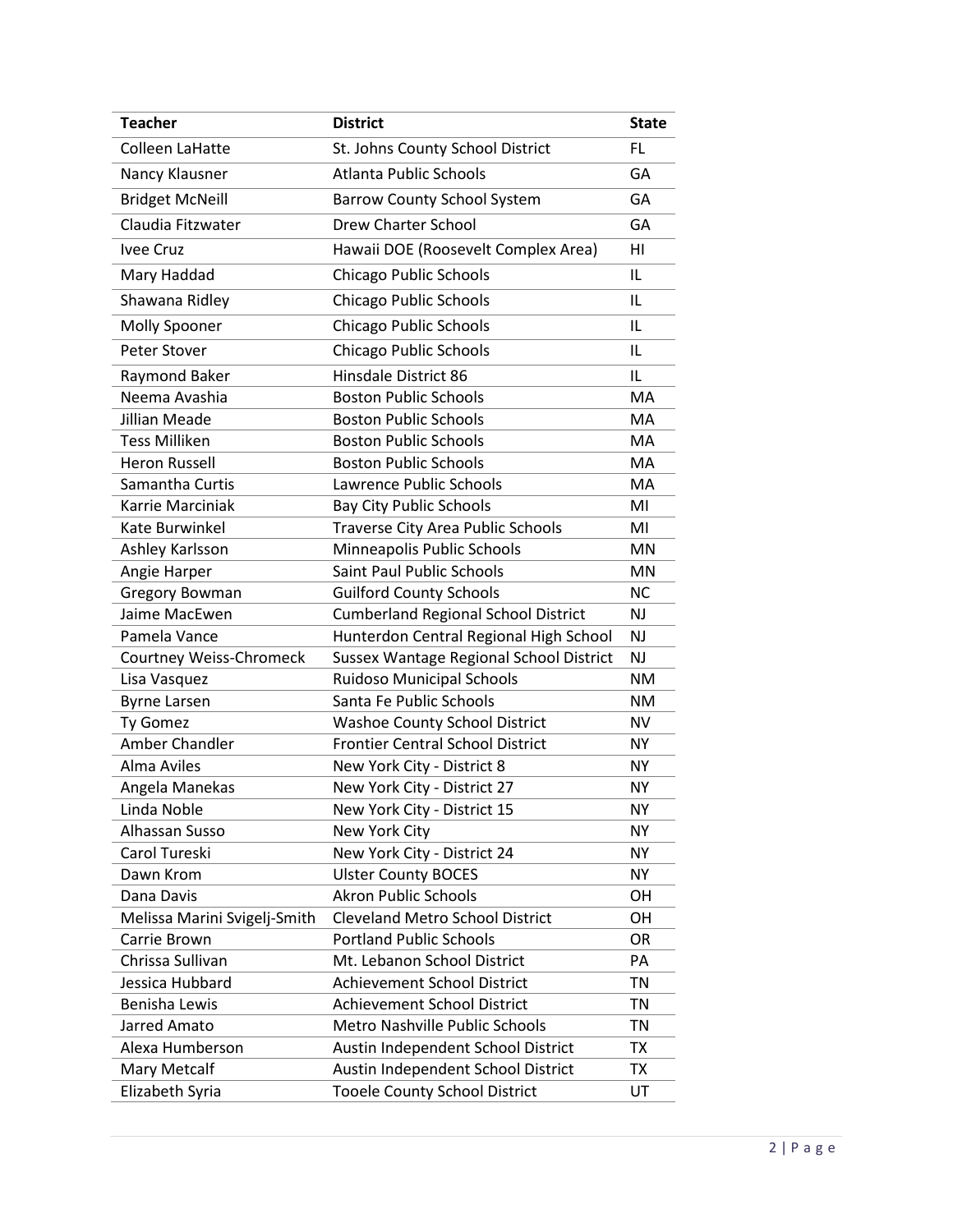| <b>Teacher</b>    | <b>District</b>                      | <b>State</b> |
|-------------------|--------------------------------------|--------------|
| Tina Vasquez      | Charlottesville City Schools         | VA           |
| Gwendolyn Nixon   | <b>Richmond Public Schools</b>       |              |
| Mary Muroski      | Champlain Valley School District     | VT           |
| Lecia Anne Curtis | Spokane School District              | <b>WA</b>    |
| Carrie Stradley   | Tukwila School District              | <b>WA</b>    |
| Jordan Stray      | <b>Tumwater School District</b>      | <b>WA</b>    |
| Sue Bernhagen     | Madison Metropolitan School District | WI           |
| Melanie Fischer   | <b>School District of Onalaska</b>   | WI           |
|                   |                                      |              |

## **District Selected Awardees**

| <b>District</b>                                   | <b>State</b> |
|---------------------------------------------------|--------------|
| Galena City School District                       | AK           |
| Ajo Unified School District                       |              |
| Citizens of the World Charter Schools Los Angeles |              |
| <b>City Charter Schools</b>                       |              |
| KIPP Adelante Preparatory Academy                 |              |
| <b>Oakland Unified School District</b>            |              |
| Sacramento City Unified School District           |              |
| <b>Silverton School District</b>                  |              |
| <b>Farmington Public Schools</b>                  |              |
| <b>Hartford Public Schools</b>                    | <b>CT</b>    |
| Hillsborough County Public Schools                | FL.          |
| Hawaii State Department of Education              |              |
| Chicago International Charter Schools             |              |
| Oak Park River Forest High School - District 200  |              |
| Chautauqua County Community Schools, USD 286      |              |
| Kentucky Valley Educational Cooperative           |              |
| Holyoke Public Schools                            |              |
| <b>American Promise Schools</b>                   |              |
| Minneapolis Public Schools                        |              |
| Saint Louis Public Schools                        |              |
| Neshoba County School District                    |              |
| Northern Cass School District 97                  |              |
| <b>NACA Inspired Schools Network</b>              |              |
| Valor Collegiate Academies                        |              |
| <b>KIPP Austin Public Schools</b>                 | <b>TX</b>    |
| <b>YES Prep Public Schools</b>                    | <b>TX</b>    |
| <b>Albemarle County Schools</b>                   |              |
| <b>Federal Way School District</b>                |              |